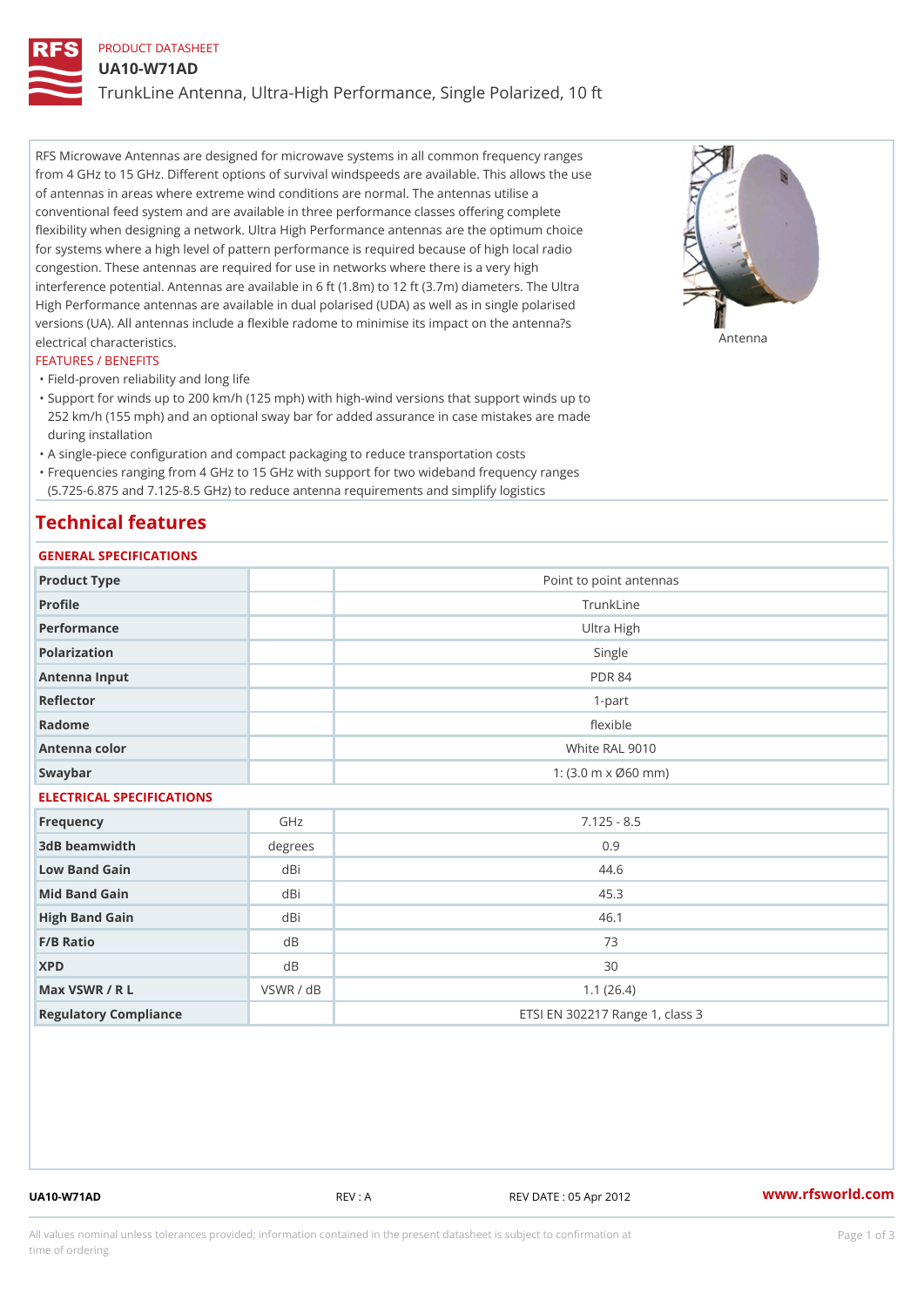# PRODUCT DATASHEET

### UA10-W71AD

TrunkLine Antenna, Ultra-High Performance, Single Polarized, 10 ft

| MECHANICAL SPECIFICATIONS                                                    |              |                                                                          |  |
|------------------------------------------------------------------------------|--------------|--------------------------------------------------------------------------|--|
| Diameter                                                                     | ft $(m)$     | 10(3)                                                                    |  |
| Elevation Adjustment                                                         | degrees      | ± 5                                                                      |  |
| Azimuth Adjustment                                                           | degrees      | ± 5                                                                      |  |
| Polarization Adjustment                                                      | degrees      | ± 5                                                                      |  |
| Mounting Pipe Diameter<br>minimum                                            | $mm$ (in)    | 114(4.5)                                                                 |  |
| Mounting Pipe Diameter<br>maximum                                            | $mm$ (in)    | 114(4.5)                                                                 |  |
| Approximate Weight                                                           | kg (lb)      | 290 (638)                                                                |  |
| Survival Windspeed                                                           | $km/h$ (mph) | 200 (125)                                                                |  |
| Operational Windspeed                                                        | $km/h$ (mph) | 190 (118)                                                                |  |
| <b>STRUCTURE</b>                                                             |              |                                                                          |  |
| Radome Material                                                              |              | PVC coated fabric                                                        |  |
| <b>FURTHER ACCESSORIES</b>                                                   |              |                                                                          |  |
| optional Swaybar                                                             |              | 1: SMA-SK-60-3000A (3.0 m x Ø60 mm)                                      |  |
| Further Accessories                                                          |              | SMA-WK-10: Wind Kit<br>SMA-SKO-UNIVERSAL-L : Universal sway bar fixation |  |
| <b>MOUNTOUTLINE</b>                                                          |              |                                                                          |  |
| m m<br>$Dimension_A$<br>(in)                                                 |              | 3220(126.8)                                                              |  |
| m m<br>$Dimension_B$<br>(in)                                                 |              | 1640(64.6)                                                               |  |
| m m<br>Dimension_C<br>(in)                                                   |              | 550 (21.7)                                                               |  |
| $Dim_D - D -$<br>m m<br>$114$ m m (4.5 _ i r ) $\mathbb{R}$ iip $\mathbb{R}$ |              | 190(7.5)                                                                 |  |
| m m<br><b>Britain and Contract Contract</b>                                  |              | 0.701110                                                                 |  |

Dimension\_E

Dimension\_F

(in)

m<sub>m</sub> (in)

370 (14.6)

1440 (56.9)

UA10-W71AD REV : A REV DATE : 05 Apr 2012 [www.](https://www.rfsworld.com)rfsworld.com